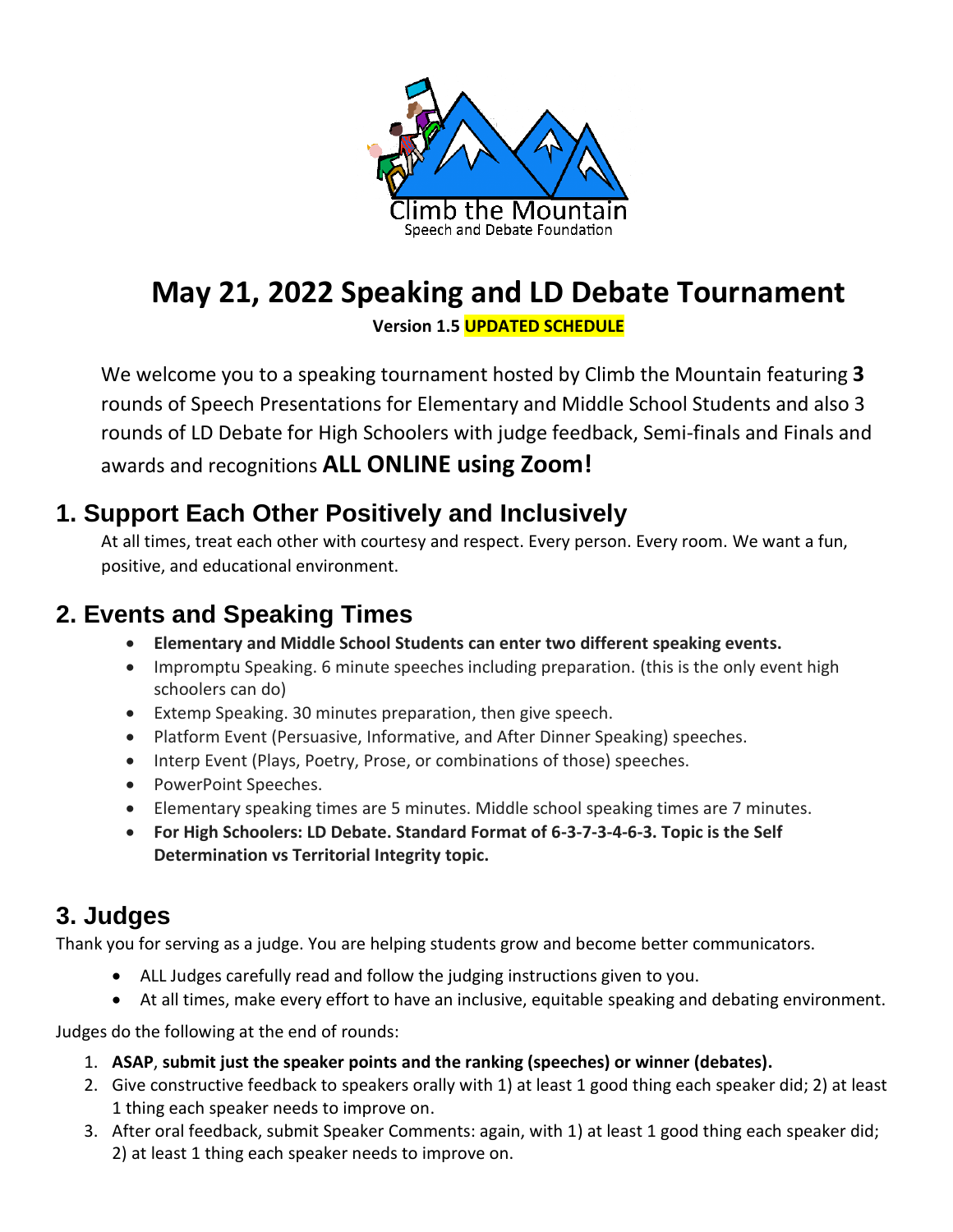## **4. Parents**

We welcome parents supporting their children's growth as speakers! We ask that you abide by our tournament rules:

- You should watch by viewing your child's computer screen. If that doesn't work for you—you can log in to Zoom with another computer. We ask that you keep your sound and video turned off.
- No video recording, no photographs, no screen shots during debates.
- Please, no talking with students from other schools.
- No coaching your kids nor any students during prep time nor during the debate or speeches.
- You should remain neutral and quiet during the rounds (no sound, no video). You may applaud for all competitors after the final speech.
- We encourage you to be supportive of your speaker/debater at all times including especially after the round. Show how proud you are of your child.
- Complaint about a judge? Two things: 1) Remember not everyone agrees even if you feel really strongly your child should have won. 2) If a judge violated a rule and especially if they did not treat students with courtesy and respect—please report it to your coach who can bring the issue to the attention of the tournament directors.

## **5. Coaches**

We want to make sure you and your team know what is going on—topics, pairings, etc.

- We will show Speaking Postings (with speaking order, room, and judge) and Debate Postings (who debates who, on what side, with what judge, and in what room) in the Zoom Main Room.
- Please train your teams to read the pairings.
- Have a judge no show before the tournament starts? Contact Jim Hanson at [jim@climbthemountain.us](mailto:jim@climbthemountain.us) as soon as possible and provide a replacement judge.

## **6. Speaker/Debater/Judge Registration--Due Tues. MAY 18.**

BY TUESDAY MAY 18: Email Jim Hanson at jim@climbthemountain.us with . . .

First and Last Names of each speaker and debater, are they elementary, middle school, or high school, and what event(s) they will be doing.

Reminder: High school students can only do impromptu speaking. Elementary and middle school students can do two speaking events.

Judge Names with their cell phone number and email address.

**Important: Students and Judges need to have their correct names showing in Zoom.** Tell them to include their name in Zoom—if they want extra beyond the name—type that in AFTER their name.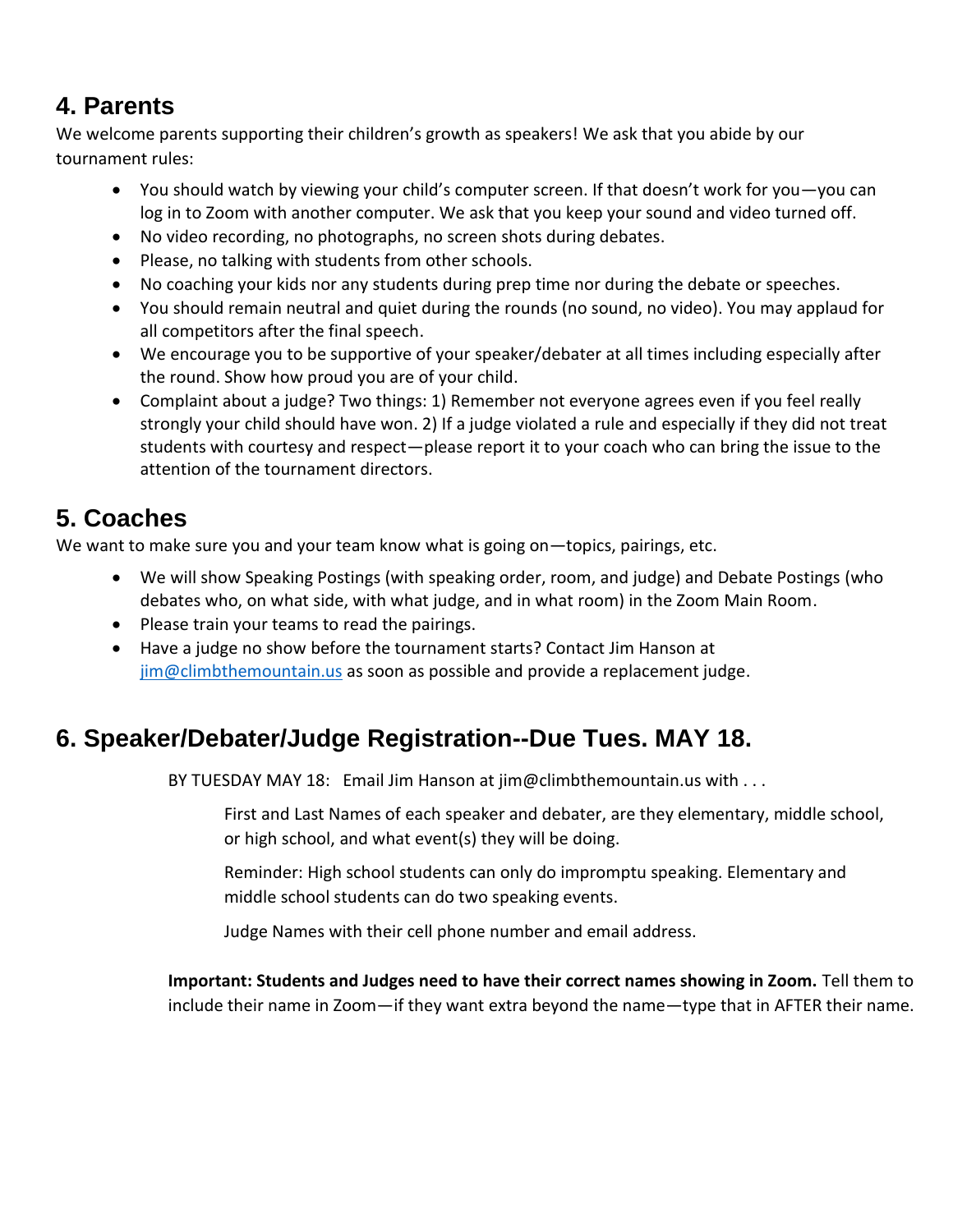## **7. Paying Fees**

#### **Judging Needs**

Your first speaking judge covers 2 speaking events; Each additional judge covers 4 speaking events. Example: 5 speakers need 2 judges; 10 speakers needs 3 judges.

Your first debate judge covers 1 debater; Each additional judge covers 2 debaters.

Example: 3 debaters needs 2 judges; 7 debaters need 4 judges.

If a judge no-shows, we add \$35.00 to your fees per round missed. WE HAVE A LIMITED NUMBER OF HIRED JUDGES AVAILABLE. Contact Jim Hanson at least one week before the tournament to see how many judges are available.

#### **Fees**

Fee Per Debater: \$12.00 Additional Fee for each debater needing a judge: \$60.00 (the fee is not per judge).

Fee Per Speaker: \$12.00 (one event); \$18.00 (two events) Additional Fee for each speaker needing a judge: \$36.00 (the fee is not per judge).

#### **Pay Fees**

Jim Hanson will provide an invoice. You will be able to pay via credit card or check.